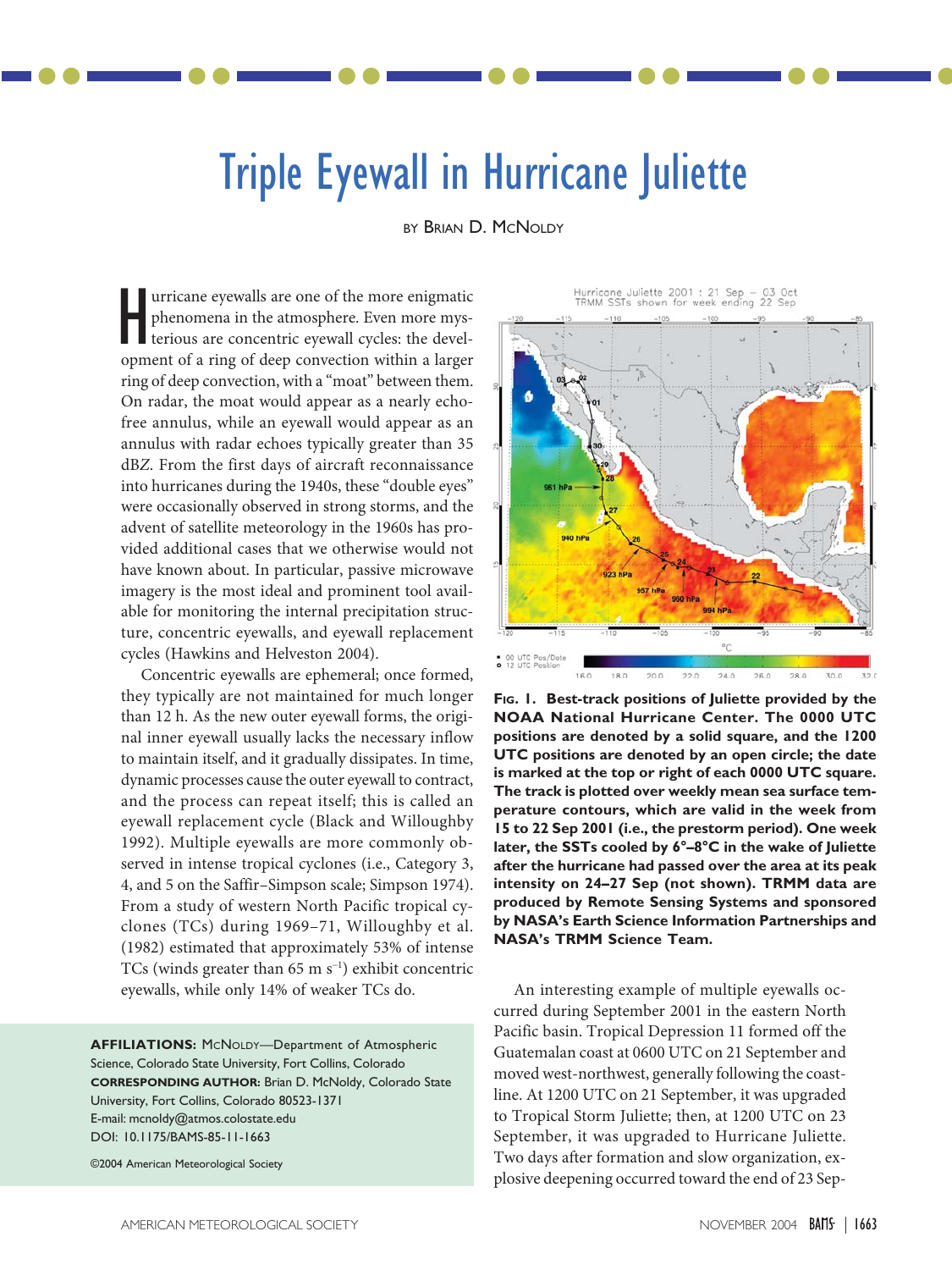tember. The central pressure fell 35 hPa in the 12-h period ending at 0000 UTC on 24 September (2.9 hPa hr<sup>−</sup><sup>1</sup> ). Juliette reached a central minimum sea level pressure (intensity) of 941 hPa, then weakened slightly over the next day. Twenty-four hours later (1800 UTC on 25 September), the storm reintensified to a peak intensity of 923 hPa and 64 m s<sup>-1</sup>. Figure 1 shows the track, selected intensities along the track, and weekly mean sea surface temperatures in the region (all times, pressures, and positions given are



**FIG. 2. Hurricane Juliette on 26 Sep 2001 at 1638 UTC. (Upper left)** *GOES-10* **infrared (10.7-***µ***m) image showing cloud-top temperatures; (upper right)** *GOES-10* **visible image that shows a very tightly-wound inner core; (lower left) SSM/I 85-GHz polarization-corrected temperature (PCT) image, depicting areas of heaviest precipitation; and (lower right) SSM/I 85-GHz composite microwave imagery showing upper-level heavy precipitation (red) and low-level clouds and moisture bands (green). Note that in the latter two panels,** *GOES-10* **data are used outside the SSM/I swath. See Hawkins et al. (2001) for a detailed explanation of these products. Image courtesy of the Naval Research Laboratory in Monterey, California.**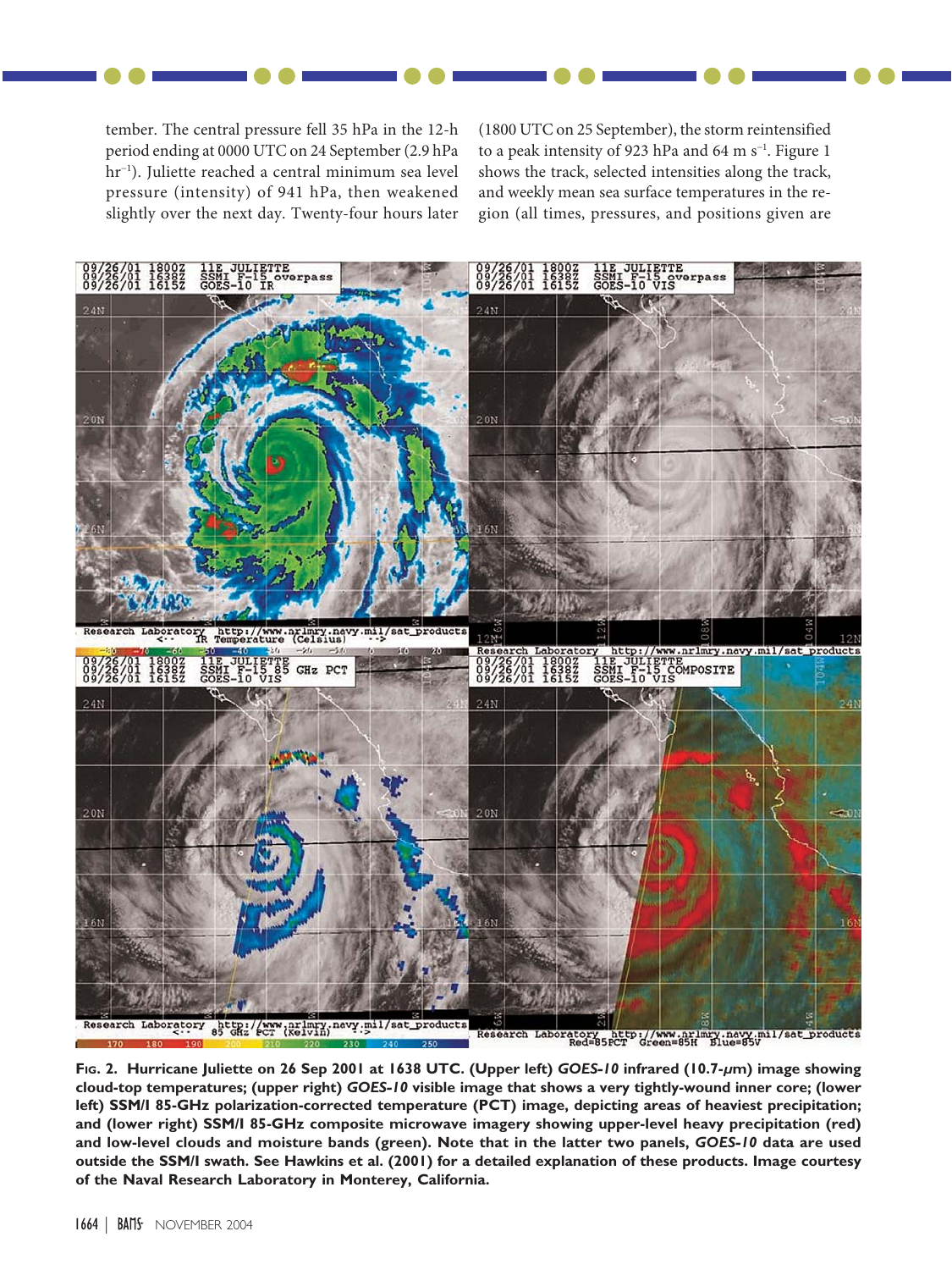from the NOAA National Hurricane Center Best Track dataset).

Beginning at approximately this time, a second eyewall formed outside the inner ring around the "pinhole" eye. By 26 September, aircraft reconnaissance data and satellite microwave imagery indicated that a third eyewall had formed outside the inner two eyewalls. The Special Sensor Microwave Imager (SSM/I) 85-GHz channel is able to display the precipitation structure of the TC, even when other imagery is obscured by a cirrus shield (see Hawkins et al. 2001 and Spencer et al. 1989 for details on the remote-sensing aspects). Figure 2 shows an overpass on 26 September at 1638 UTC that just caught the inner core on the edge of a swath. From this image, it appears that there are three concentric eyewalls, with a moat-like feature between each of them. *GOES-10* infrared and visible imagery is displayed in the top two panels, but at these frequencies, only the top cirrus shield can be seen. The lower-right panel of this figure clearly shows the inner two complete eyewalls; unfortunately, the swath missed about one-third of the outer eyewall, so it is difficult to conclude that it was a complete ring. However, a reconnaissance aircraft did provide independent confirmation; it happened to be flying in the storm just one hour after the SSM/I overpass.

On 25 and 26 September, a U.S. Air Force Reserve Command WC-130 "Hurricane Hunter" aircraft from the 53rd Weather Reconnaissance Squadron flew through the intense hurricane and not only found the second-lowest pressure ever measured in the eastern North Pacific (923 hPa), but also a very unique inner-core configuration. On 25 September, the aircraft was in the storm from 1745 to 2037 UTC, and on 26 September it was in the storm from 1653 to 1933 UTC. The highlight of the flights was on 26 September, when the crew found three concentric eyewalls, defined by three peaks in tangential wind in each of the radial legs and by three complete rings of enhanced radar reflectivity (e.g., Willoughby et al. 1982), with radii of 11, 56, and 90 km. This matches the eyewall diameter estimates one can make using the microwave imagery in the lower two panels of Fig. 2. Data from the Hurricane Hunter aircraft are shown in Fig. 3. The data shown were taken from 3 km altitude with 30-s temporal resolution (5.5-km radial resolution). The top panel shows the tangential winds from radial legs in the northwest quadrant of the storm on 25 and 26 September, and the bottom panel shows the relative vorticity from that same quadrant on both days. Some of the data in other quadrants



**FIG. 3. Radial profiles of (top) tangential velocity and (bottom) relative vorticity through the northwest quadrant of Juliette on 25 and 26 Sep at 1819–1849 and 1722– 1755 UTC, respectively. The northwest quadrant is representative of the other three but was chosen for its higher resolution and better quality data on both days. The relevant features are the two peaks in tangential velocity on 25 Sep at 9 and 58 km (with corresponding peaks in relative vorticity at 7 and 55 km) and the three peaks in tangential velocity on 26 Sep at 11, 56, and 90 km (with corresponding peaks in relative vorticity at 9, 54, and 82 km).**

were noisier or of poorer resolution, so this quadrant alone was chosen for containing the best data available; however, the features shown are azimuthally consistent. In this simplified radial perspective, the relative vorticity is generated solely by the radial gradient of the tangential wind; the steepness of the vorticity curves may play a role in the formation of moats. From the figure, one can see that the innermost